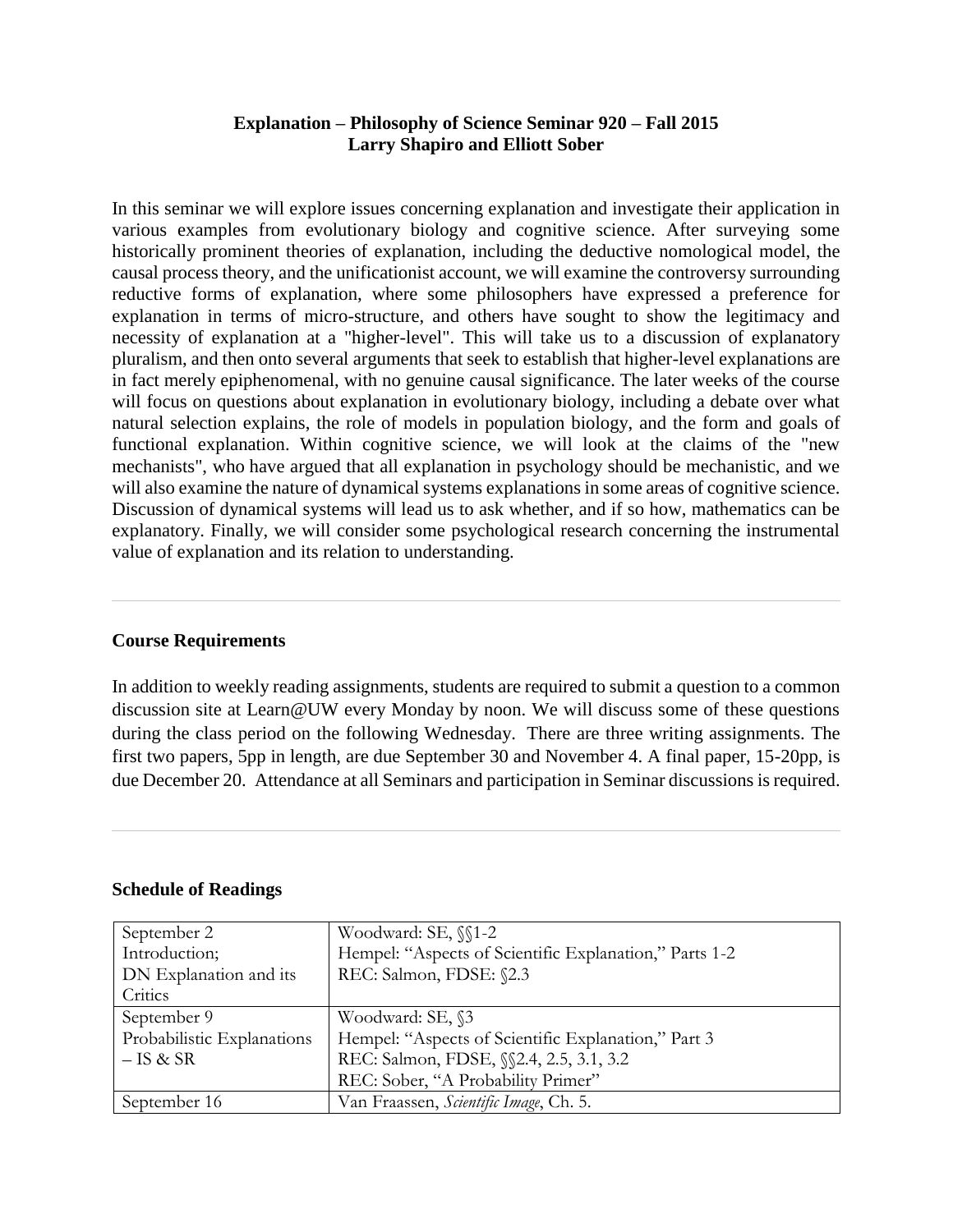| Pragmatic Theories of        | Sober, "Explanatory Presupposition"                               |
|------------------------------|-------------------------------------------------------------------|
| Explanation                  | REC: Salmon, FDSE: §4.4                                           |
| September 23                 | Woodward: SE, §5                                                  |
| Unificationist Theory and    | Philip Kitcher: "Explanatory Unification and the Causal Structure |
| its Critics                  | of the World"                                                     |
|                              | Friedman: "Explanation and Scientific Understanding"              |
|                              | Sober: "Two Uses of Unification"                                  |
| September 30                 | Lewis: "Causal Explanation"                                       |
| Non-Causal Explanation       | Skow: "Are There Non-Causal Explanations (Of Particular Events)?  |
| of Singular Events?          | Lange: "What Makes a Scientific Explanation Distinctively         |
|                              | Mathematical?"                                                    |
|                              | Sober, "A Plea for Pseudo-Processes"                              |
| October 7                    | Garfinkel: Forms of Explanation, Ch. 2                            |
| Reductionism and its         | Fodor: "Special Sciences, or The Disunity of Science as a Working |
| Critics                      | Hypothesis"                                                       |
|                              | Putnam: "Philosophy and Our Mental Life"                          |
| October 14                   | Enç: "Identity Statements and Microreductions"                    |
| More on Reductive            | Richardson: "Functionalism and Reductionism"                      |
| Explanation                  | Patricia Kitcher: "Genetics, Reduction and Functional Psychology  |
| October 21                   | Jackson and Pettit: "In Defense of Explanatory Ecumenism"         |
| <b>Explanatory Pluralism</b> | Sober: "The Multiple Realizability Argument against Reductionism" |
|                              | Dennett: "Real Patterns"                                          |
| October 28                   | Sober: The Nature of Selection, pp. 147-155                       |
| What Does Natural            | Neander: "What Does Selection Explain? Correction to Sober"       |
| Selection Explain?           | Forber: "On the Explanatory Roles of Natural Selection"           |
|                              | Helgeson: "There is No Asymmetry of Identity Assumptions in the   |
|                              | Debate Over Selection and Individuals"                            |
|                              | Hart: "Natural Selection Still Doesn't Explain Why You Have       |
|                              | Thumbs"                                                           |
| November 4                   | Godfrey Smith: "The Strategy of Model-Based Science"              |
| Model Building               | Levins: "The Strategy of Model Building in Population Biology"    |
|                              | Orzack and Sober, "A Critical Assessment of Levins's The Strategy |
|                              | of Model Building in Population Biology"                          |
| November 11                  | Wright: "Functions"                                               |
| Functional Explanation       | Cummins: "Functional Analysis"                                    |
|                              | Godfrey-Smith: "A Modern History Theory of Functions"             |
|                              | REC: Salmon, FDSE: $\S$ 1.3, 3.8                                  |
| November 18                  | Machamer, Darden, and Craver: "Thinking about Mechanisms"         |
| Mechanistic Explanation      | Piccinini and Craver: "Integrating Psychology and Neuroscience"   |
|                              | Shapiro: "Mechanism or Bust? Explanation in Psychology"           |
| December 2                   | Bechtel and Abrahamsen: "Dynamic Mechanistic Explanation"         |
| <b>Dynamical Systems</b>     | Walmsley: "Explanation in Dynamical Cognitive Science"            |
| Explanations                 | Zednik: "The Nature of Dynamical Explanation"                     |
| December 9                   | Pincock: "A Role for Mathematics in the Physical Sciences"        |
| Mathematical Explanation     | Batterman: "On the Explanatory Role of Mathematics in Empirical   |
|                              | Science"                                                          |